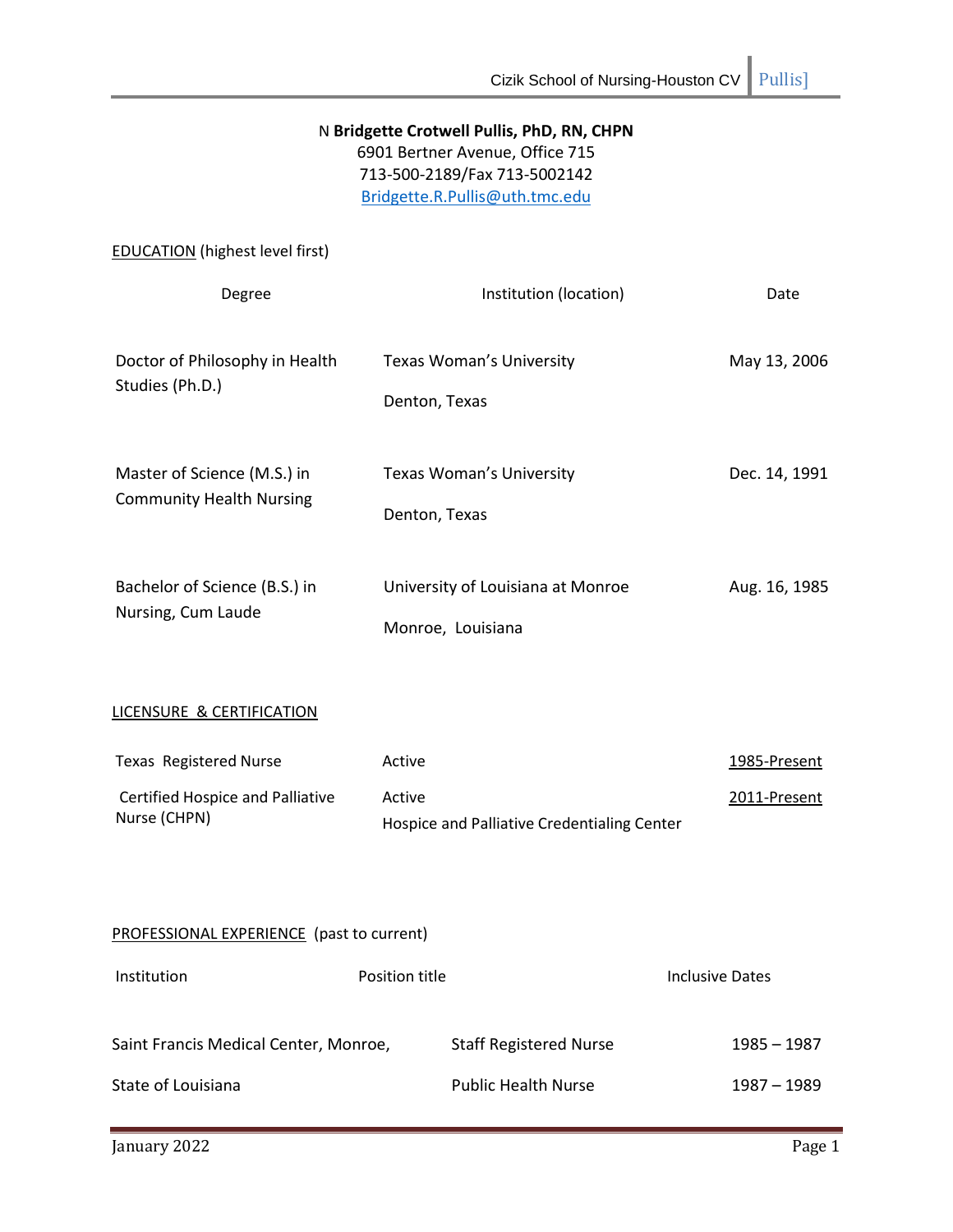Cizik School of Nursing-Houston CV Pullis] Fort Worth (Texas) Health Department Public Health Nurse III 1989 – 1991 Texas Christian University Assistant Professor of Nursing 1991 – 1994 Fort Worth (Texas) Health Department Clinic Administrator and Supervisor 1994 – 1997 Texas Woman's University, Dallas, Texas Conroe ISD Houston Baptist University The University of Texas Health Science Center Cizik School of Nursing Assistant Professor of Nursing School Nurse Assistant Professor of Nursing Associate Professor of Nursing Director-Veterans' Bachelor of Science in Nursing Tract 1997 – 1999 1999-2005 2005-2007 2007-Present 2014-Present **Academic Appointments** Michael E. DeBakey Veterans Administration Joint Appointment- 2015 - 2019 Medical Center, Houston, TX Centers of Excellence Nurse Care Manager Faculty Nurse Researcher HONORS & AWARDS (past to current)

| Award                | <b>Awarding Organization</b> | Date         |
|----------------------|------------------------------|--------------|
| Dean's Service Award | Cizik School of Nursing      | January 2016 |

# **GRANTS**

Research Grants (past to current)

Use of Exam Room Computers to Deliver End-of-Life Messages to Patients Attending Veterans Administration Clinics Isla Carroll Turner Grant Nancy Weller and Bridgette Pullis\$10,000 November 2014-April 2015 Title (No.), Funding Agency, Role (PI name), Amount, Dates (inclusive)

Educational Grants (past to current)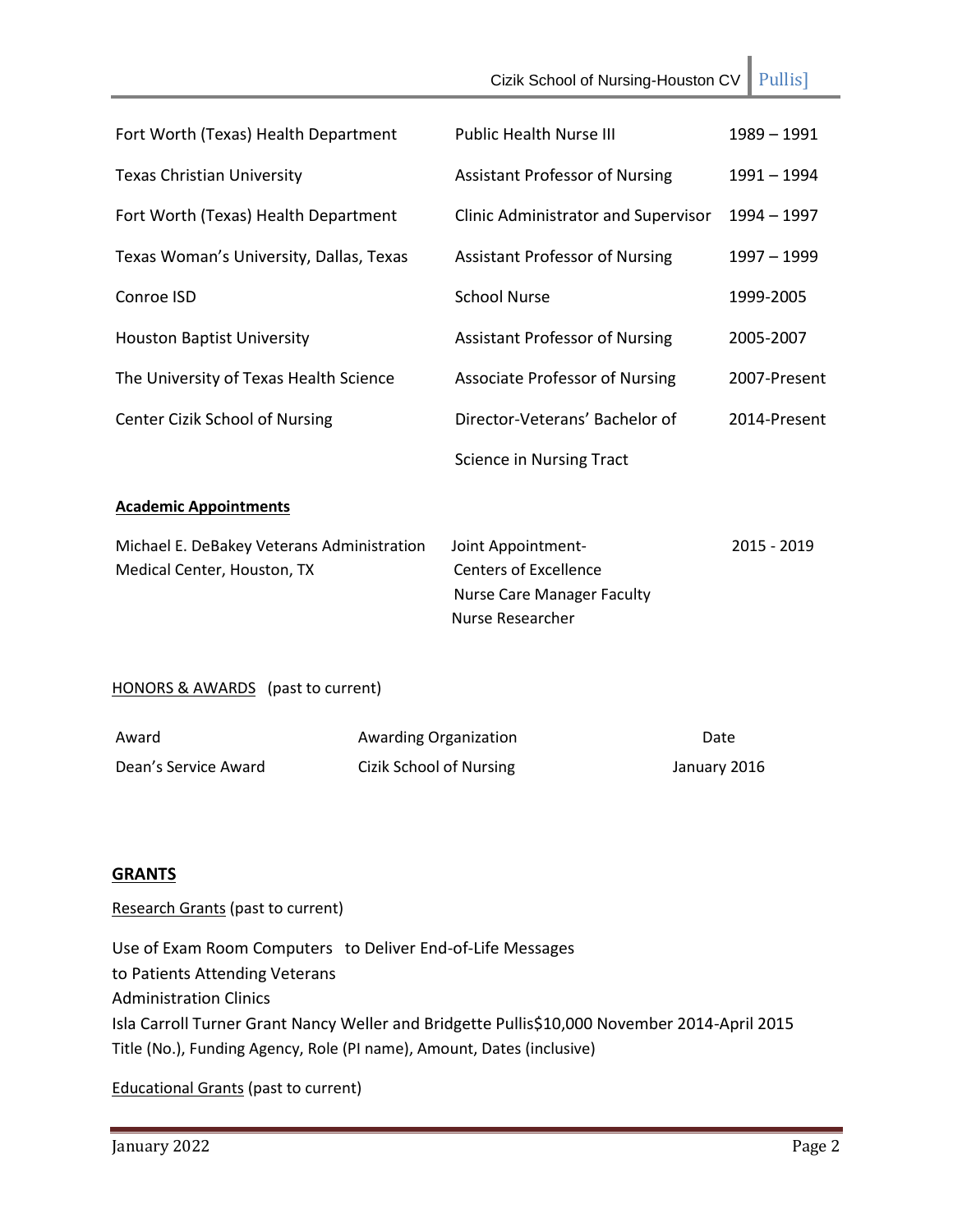An Educational Symposium HPNF Bridgette Pullis \$500 January 2011

A Veterans' Bachelor of Science In Nursing Health Resources and Services Administration Bridgette Pullis \$131,830 July 2015-July 2019

A Veterans's Bachelor of Science Degree in Nursing. Bridgette Pullis The Vivian Smith Foundation\$220,00 September 2015-Present

Center of Excellence in Primary Care Woodard, La Chauncy, Anderson, Jane, Pullis, Bridgette The VA office of Academic Affiliations \$750,000 January 2015- July 2019

An Accelerated Veterans' Bachelor Of Science Degree in Nursing Texas Workforce Commission

Bridgette Pullis \$30,645 June 2015.

The VBSN Program: Scholarships to Support Veterans. Bridgette Pullis. The Albert and Ethel Herzstein Charitable Foundation \$15,000 August 2016.

The VBSN Program: Scholarships To Support Veteran Students Bridgette Pullis. The Houston Livestock Show and Rodeo. June 2016 \$120,000. June 2017 \$120,000

Development and Implementation Of Novel Interprofessional Learning Activities for UTHealth Students The UTHealth Center for Interprofessional Collaboration. Seba Matthew, Bridgette Pullis. \$5,000

Application of Community Health Concepts: A Unique Veteran Community Simulation Experience The Texas Higher Education Coordination Board. Bridgette Pullis. \$188,020 Not Funded.

A Collaborative Partnership To Improve Access and Quality Of Care for Veterans through Development Of a Standardized Patient Program Department of Veterans Affairs. Bridgette Pullis;Carole Makavey March 2018 \$188, 020 Not Funded

A Collaborative Partnership To Improve Access and Quality Of Care for Veterans through Development Of a Standardized Patient Program. March 2018 Bridgette Pullis; Carole Makavy. HRSA \$188, 020

Not funded

A Collaborative Partnership to Improve Access and Quality of Improve Access and Quality of Care for Veterans through Development of A Standardized Patient Program. Bridgette Pullis; Carole Makavey. Precori Not Funded

|                                       | Veteran Students in Primary Care Nursing 5, 2019 |             | <b>HRSA Not Funded</b> | \$1,225,347 |
|---------------------------------------|--------------------------------------------------|-------------|------------------------|-------------|
| Assessing Advance Care Planning Among |                                                  |             |                        |             |
| Homeless Veterans                     | 8.2019                                           | <b>HPNA</b> | not funded             | \$2,000     |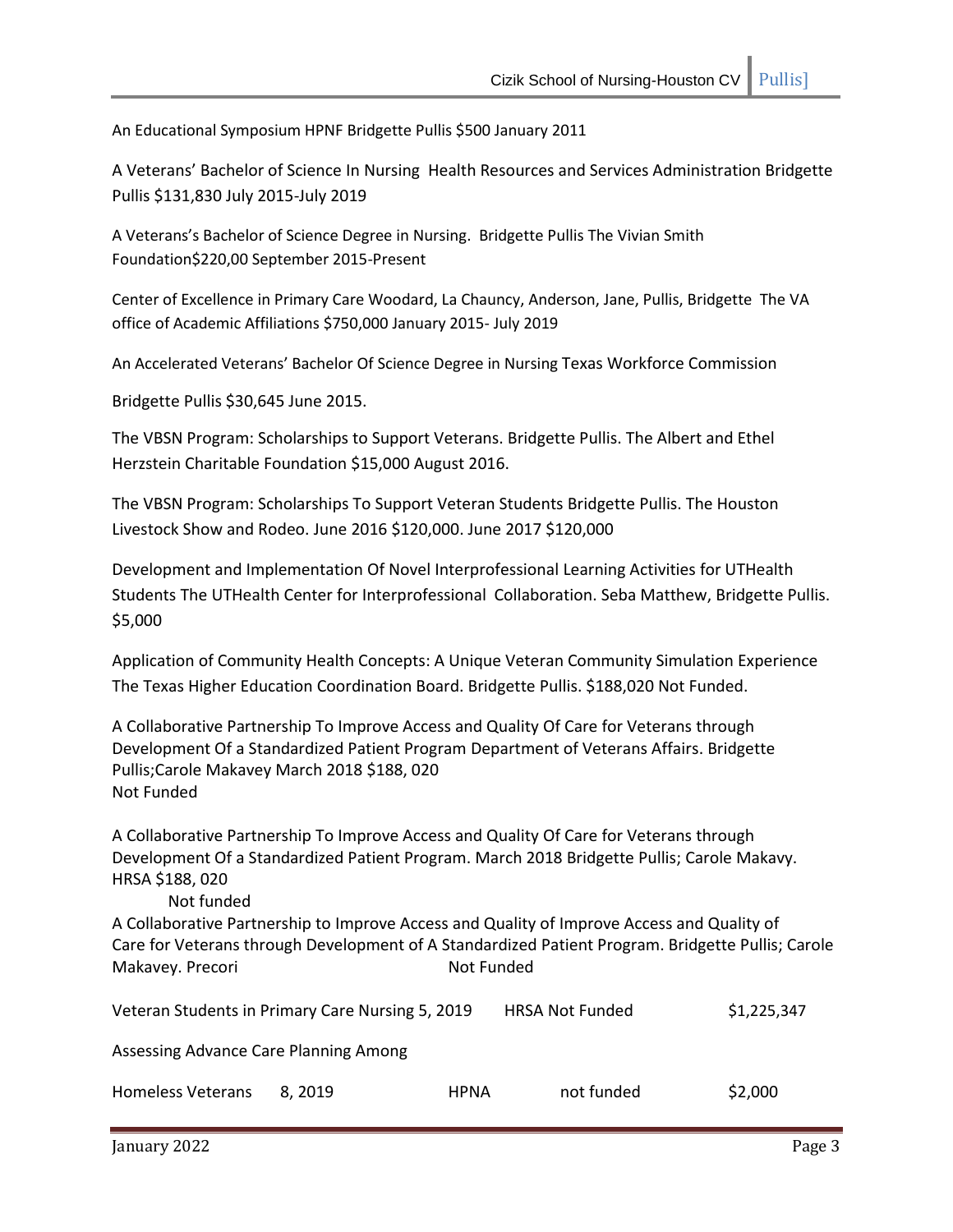Dying and Homeless: Assessing Advance Care Planning Among Homeless Veterans The McElhatten Foundation 10,2019 **not funded** \$5,000 Development of an Unfolding Case Study American Associations of Colleges \$5,000 Hekel,B., Pullis, B., Alexander, J., Edwards, A., Of Nursing 2,2020 Desormeaux, C. Simulation Education Training Bridgette Pullis July, 2020 HRSA Not Funded

\$500,000 Understanding Homelessness Bridgette Pullis November 2020 Mental Health America \$5,000

Working with the Moveable Middle: Addressing Vaccine Hesitancy, Cizik School of Nursing at UTHealth Houston Dean's Award, Co-Investigator, \$5,000, 2021.

# **PUBLICATIONS**

Peer Reviewed Publications (past to current - APA format, indicate if invited)

Authors, (Date). Title, Journal. Vol(#), pp.

## **Peer Reviewed Publications**

- **Pullis, B**., & Pullis, J. (2009). The relationship between body mass index and hypertension in a cohort of elementary school students: A retrospective, longitudinal study. *Journal of Community Health Nursing, 26*, pp. 66-76.
- Meininger, J. et al. (2010). A structured, interactive method for participation of youths in a school district-university partnership to prevent obesity. *Journal of School Health, 80(10),* 493-500.
- **Pullis, B**. (2011). Perceptions of hospice care among African Americans. *The Journal of Hospice and Palliative Nursing, 13(5),* 281-287.
- McEwen, M., White, M.J., **Pullis, B.,** & Krawtz, S.M. (2012). A national survey of RN-BSN programs. *Journal of Nursing Education, 51(7),*373-380.
- **Pullis, B**. (2013). Integration of end-of-life education into a community health nursing course. *Journal of Public Health Nursing*. Advance online publication. Doi: 10.1111/phn.12063.
- McEwen M, **Pullis B**, White MJ, Krawtz S. Eighty percent by 2020: the present and future of RN-to-BSN education. J Nurs Educ. 2013;52(10):549-557. doi:10.3928/01484834-20130913-01

McEwen M, White MJ, **Pullis B**, Krawtz S. Essential content in RN-BSN programs. J Prof Nurs. 2014;30(4):333-340. doi:10.1016/j.profnurs.2013.10.003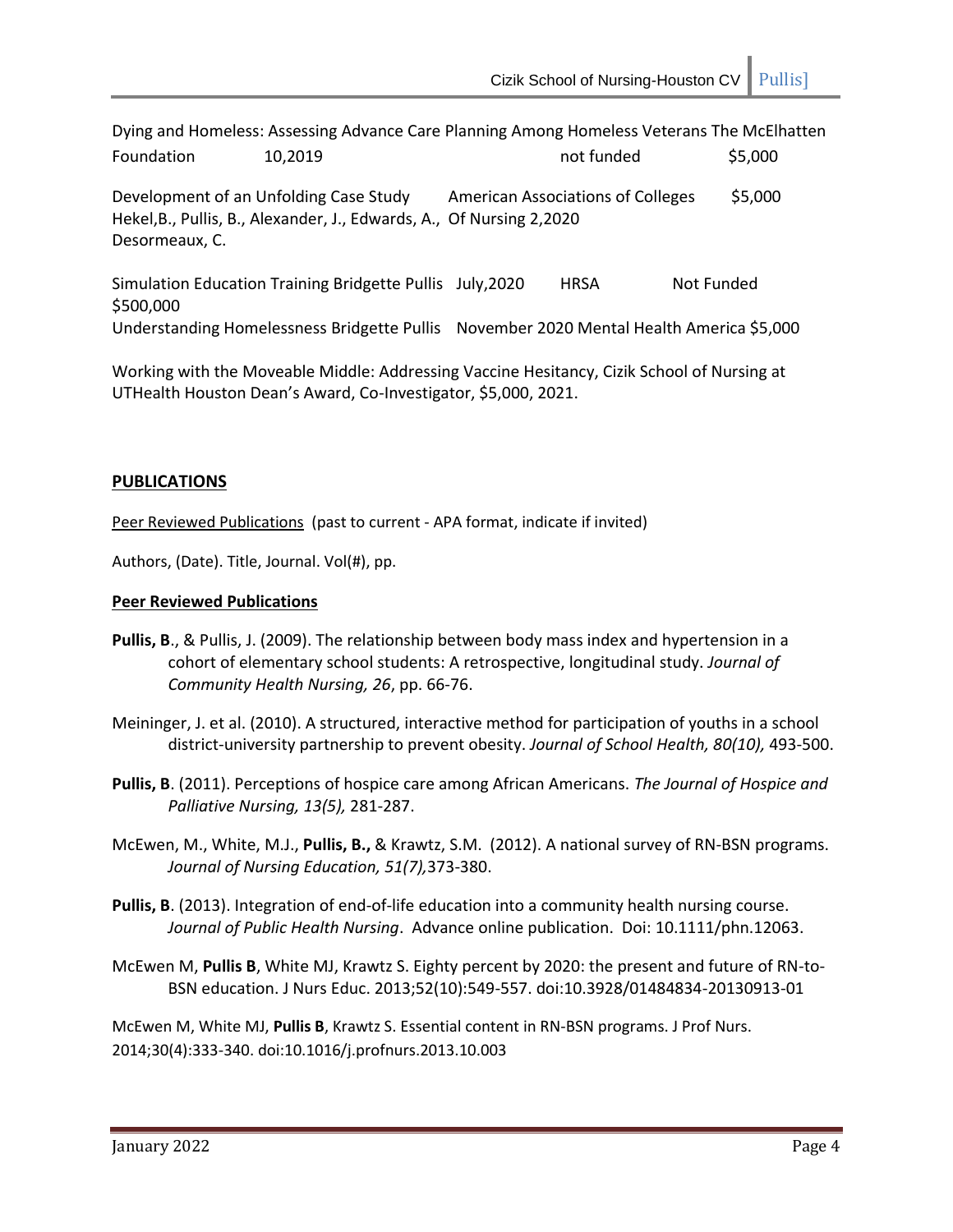Hekel, B., **Pullis, B**., Alexander, J., Desormeaux, C., Edwards, A. (2021). John's Journey. An Unfolding Case Study. AACN.

- **Pullis, B.,** Rozmus, C., & Marsau, R. (2020). A Continuing Mission. *Journal of Nursing Education.* Published Online: November 1, 2021 | pp.646–650 <https://doi.org/10.3928/01484834-20210914-01>
- **Pullis, B** & Hekel, B. Adapting a community health nursing course to an online format. *Public Health Nursing*. Advance online publication[. https://doi.org/10.1111/phn.12868](https://doi.org/10.1111/phn.12868)
- **Pullis, B.** & Melchor, M.(2022). Give Vets a Smile: A community intervention. *Texas Public Health Journal*. Winter 2022 edition.

Non-Peer Reviewed Publications

Books & Chapters (past to current)

- McEwen, M., & **Pullis, B.** (2009). *Community-Based Nursing: An Introduction*. St. Louis, MO: Saunders/Elsevier.
- **Pullis, B.C**., (2011). Environmental health. In M.A. Nies & M. McEwen (eds.), *Community/public health nursing: Promoting the health of populations* (5<sup>th</sup> ed, pp. 245-268). St. Louis: Elsevier/Saunders.
- **Pullis, B.C**., & Nies, M.A. (2011). Health promotion and risk reduction. In M.A. Nies & M. McEwen (eds.), *Community/public health nursing: Promoting the health of populations* (5th ed, pp. 50-66). St. Louis: Elsevier/Saunders.
- **Pullis, B.C**., & Nies, M.A. (2013). Health promotion and risk reduction. In M.A. Nies & M. McEwen (eds.), Community/public health nursing: Promoting the health of populations. (6th ed). St. Louis: Elsevier/Saunders.
- **Pullis, B.C**., (2017). Veterans' Health. In M.A. Nies & M. McEwen (eds.), Community/public health nursing: Promoting the health of populations. (7th ed). St. Louis: Elsevier/Saunders.
- **Pullis, B.C**., & Nies, M.A. (2017). Health promotion and risk reduction. In M.A. Nies & M. McEwen (eds.), Community/public health nursing: Promoting the health of populations. (7th ed). St. Louis: Elsevier/Saunders.

Authors, Role, Title, Sponsor/Funder/Copyright Holder (Type DVD, Video, CD), date, distributor

Peer Reviewed Abstracts (past to current)

Authors, (Date) Title, Journal, Vol(#), pp.

Other

**Pullis, B**. Pain Management in the Patient with End-Stage Respiratory Illness. Invited presentation.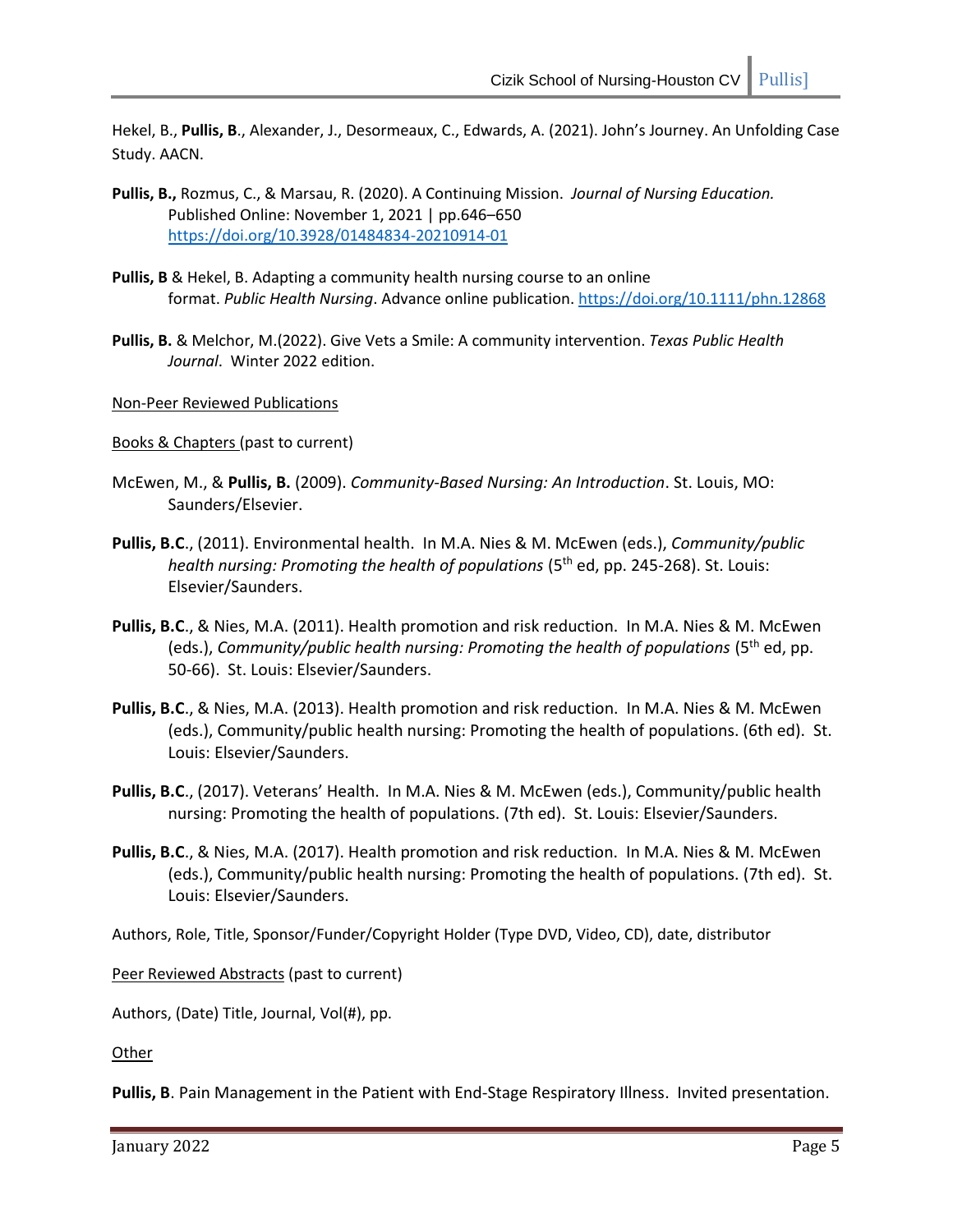Hospice and Palliative Nurse Association Approved Educators, November 2013.

# **PRESENTATIONS**

#### International

**Pullis, B**. Management of Public Health Clinics in the US. Invited presentation. The College of Business Sichuan University- Chengdu China. 7/1/2019.

**Pullis, B**. Management of Symptoms at the End of Life. Invited presentation. Sichuan CancerHospital, Chengdu, China. 7/2/2019.

**Pullis, B**. Management of Symptoms at the End of Life. Invited presentation Sichuan Stomatology Hospital, Chengdu China. 7/3/2019

## **National**

- A National Survey of RN-BSN Programs 2011 (with M. McEwen, M.J. White, & S. Krawtz). American Association of Colleges of Nursing. 2011 Baccalaureate Education Conference; St. Louis, MO; November 17, 2011.
- **Pullis, B** The Cultural Impact on End-of-Life Care: An Educational Symposium. The Hospice and Palliative Nurse Association. Leadership Weekend; Pittsburg, PA; July 2013.
- **Pullis, B** Making a Difference for Veterans at the End of Life: A Clinical Experience in Palliative Care. Joining Forces to Restore Lives: Nursing Education and Research in Veterans Health Conference; Tampa, FL; October 2013.
- **Hekel, B. & Pullis, B**. (2021, June). *Using an Unfolding Case Study to Teach Public Health Concepts*  [Poster & audio presentation]. Association of Community Health Nursing Educators Virtual Annual Institute.
- **Pullis, B**. & Melchor, M. (2021). *Give a Vet a Smile: a community intervention.* Poster presentation. American Public Health Association conference. Virtual.
- **Pullis, B**. &Hekel, B. (2022) *Vaccine Hesitancy: Then and Now.* Podium presentation. Association of Community Health Nursing Educators 2022 conference. Virtual.
- **Hekel, B***.***, Pullis, B***.* & **Dugger, J**. (2022, May). *Designing Vaccine Hesitancy Simulations for Nursing Students* [Oral presentation]. Accepted for Texas Public Health Association Annual Education Conference. TX, United States.

Regional/State (past to current)

**Pullis, B** Changing Perceptions of Hospice Care Among African-Americans. M.D. Anderson Interdisciplinary Hospice and Palliative Care Conference; Houston, TX; October 2010.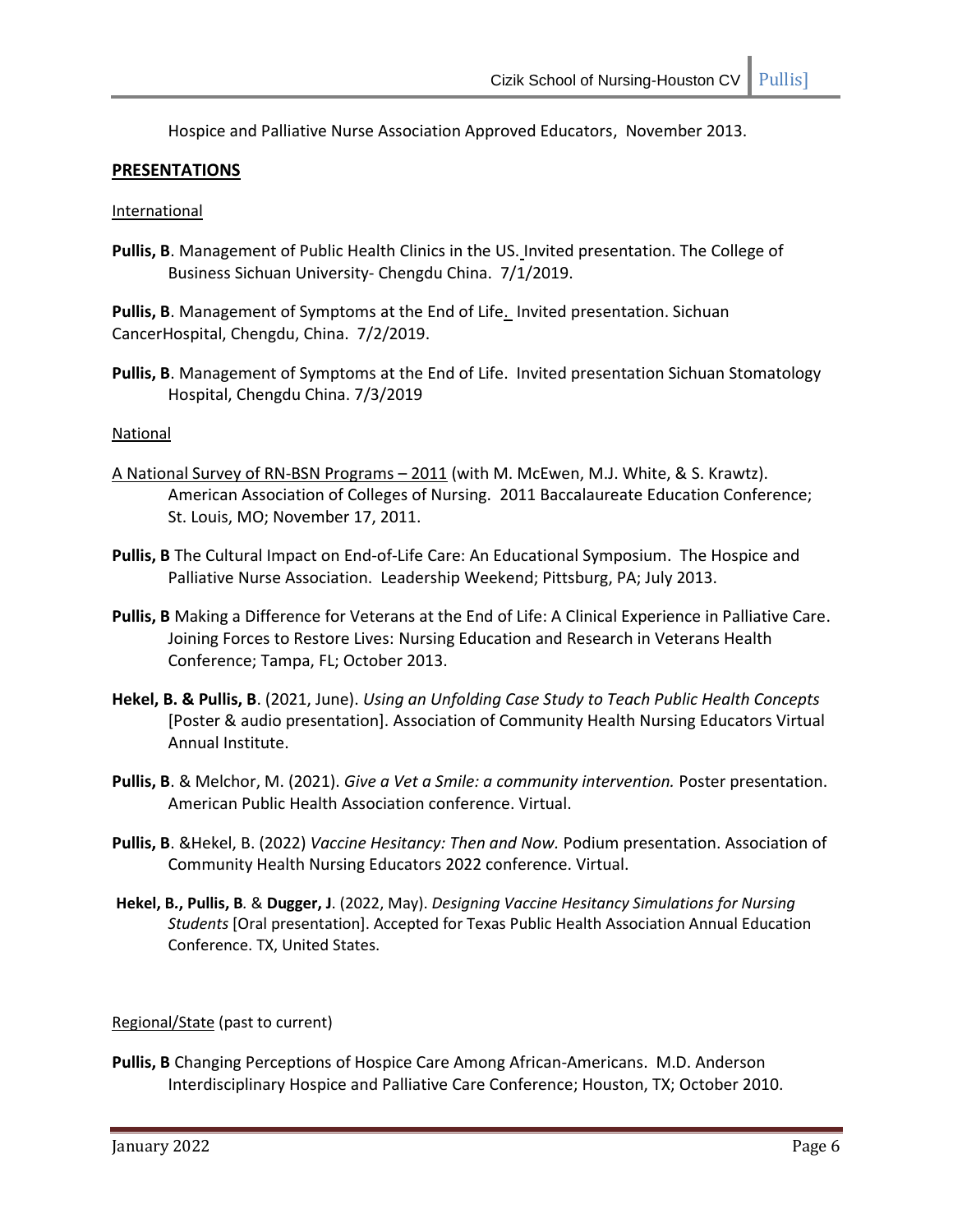- Eighty Percent by 2020. (M. McEwen, M.J. White, & S. Krawtz). American Association of Colleges of Nursing. 2012 Baccalaureate Education Conference; San Antonio, TX; November 2012.
- **Pulls, B**. Knowledge and Bias of Registered Nurses Regarding Pain Management.

M.D. Anderson Interdisciplinary Hospice and Palliative Care Conference; Houston, TX; October 2013.

**Hekel, B. & Pullis, B. C**. (2021, February*). Adapting a Cizik SON Community Health Course to an online format* [Poster presentation]. The University of Texas Kenneth I. Shine, M. D., Academy of Health Science Education: The 2021 Innovations in Health Science Education Annual Conference. TX, United States.

Local

- **Pullis, B**. Obesity in Children. Texas Nurses Association (Dist.9), Houston, TX; January 2007.
- **Pullis, B**. Educating Nurses. Houston Area Continuity of Care Organization; Houston, TX; November 2012.
- **Pullis, B**. Veterans Health. Invited presentation for PARTNERS. September 23, 2015.

## Pullis, B. Working Together: Collaborations in Veteran Education.

Council of College and Military Educators Educational Symposium; San Antonio, TX; April 2016.

**Pullis, B**. Professionalism in Nursing. Invited presentation. The College of Health Care Professions. April 2017

**Hekel, B.**, **Pullis B. R., Edwards, A. P., DesOrmeaux, C., & Alexander,J.** (2021, June 11). *An Unfolding Case Study to Teach Public Health Concepts* [Poster presentation]. UTHealth Advances in Teaching and Learning Day. Virtual due to COVID-19. Houston, TX, United States.

**Pullis, B**. (2021, November)*Veteran Health.* The Houston Area Advance Nurse Practice Conference. Invited presentation. Houston,Tx.

#### **PROFESSIONAL SERVICE**

Consultations (past to current)

| Organization                        | Location | Role                              | Inclusive dates |
|-------------------------------------|----------|-----------------------------------|-----------------|
| Healthcare For the Homeless Houston |          | Advisory Board 01/2015-<br>Member | 06/2016         |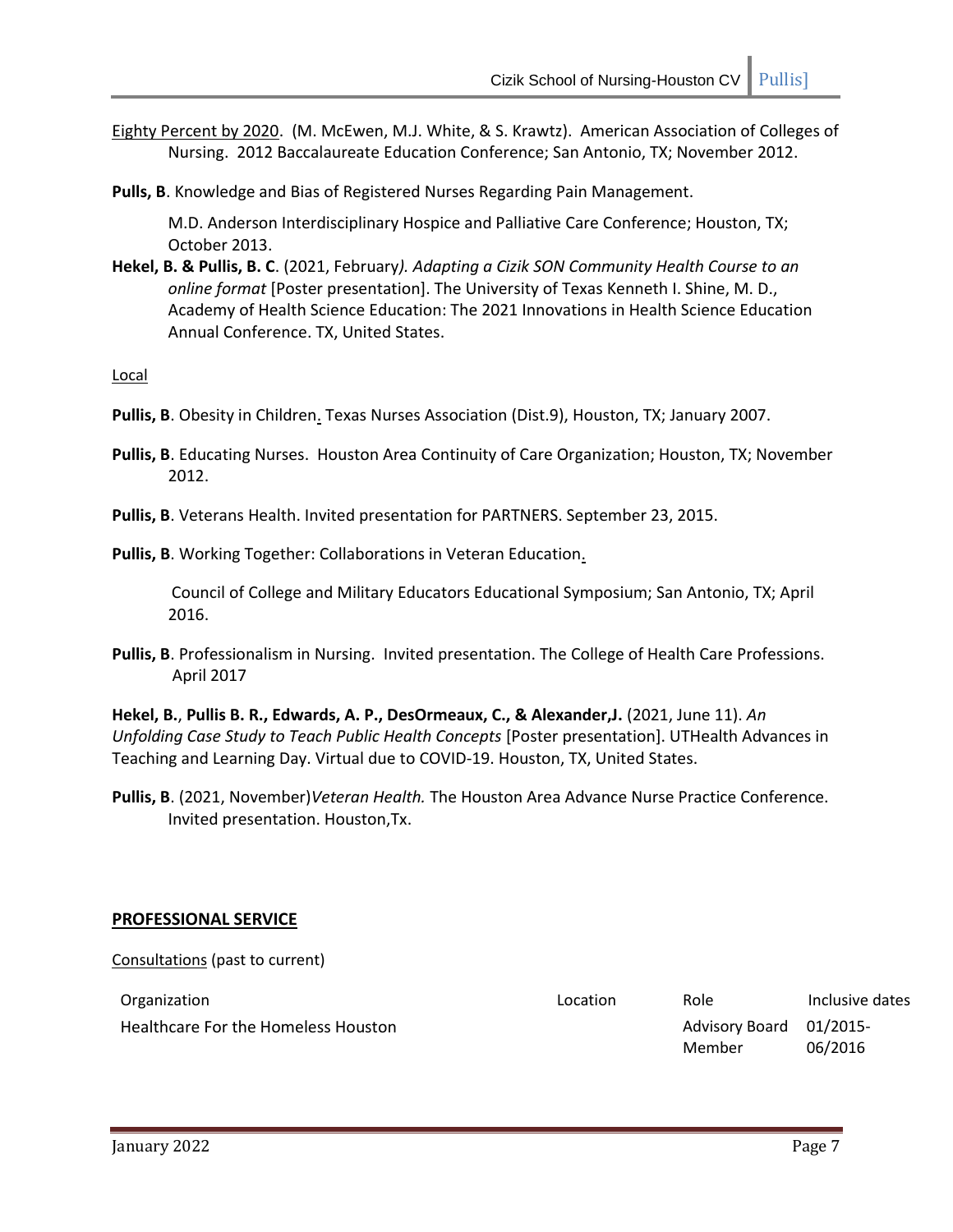|                                                                                                           | Cizik School of Nursing-Houston CV  |                                    | Pullis]                                |
|-----------------------------------------------------------------------------------------------------------|-------------------------------------|------------------------------------|----------------------------------------|
| U.S. Veterans Initiative (US Vets) Houston                                                                |                                     | Advisory<br><b>Board</b><br>Member | 11/2014-<br>present                    |
| Camp Hope (PTSD Foundation of America) Houston                                                            |                                     | Advisory<br><b>Board</b>           | 03/2020-<br>present                    |
| Give a Vet a Smile Houston Founder and Chair                                                              |                                     | Member<br>06/2015-<br>Present      |                                        |
| <b>Editorial Boards/Panels (past to current)</b>                                                          |                                     |                                    |                                        |
| Journal<br>Reviewer                                                                                       | <b>Public Health Nursing</b>        |                                    | Inclusive<br>dates<br>2017-<br>Present |
| Professional Service (Professional organizations, Study Sections, etc. - past to current)<br>Organization |                                     |                                    |                                        |
| Hospice and Palliative Nurse Association<br>(National)                                                    | <b>Education Advisory Committee</b> |                                    | June 2013-<br>2015                     |
| End-of-Life Nursing Education Consortium<br>(ELNEC)                                                       | <b>Certified Trainer</b>            |                                    | $2012$ – Present                       |
| Hospice and Palliative Nurse Association,                                                                 | Secretary                           |                                    | $2010 - 2011$                          |
| <b>Greater Houston Chapter</b>                                                                            | President-elect                     |                                    | $2011 - 2012$                          |
|                                                                                                           | President                           |                                    | $2012 - 2013$                          |
|                                                                                                           | Chair - Educational Symposium       |                                    |                                        |
|                                                                                                           | <b>Planning Committee</b>           |                                    | 2011-2015                              |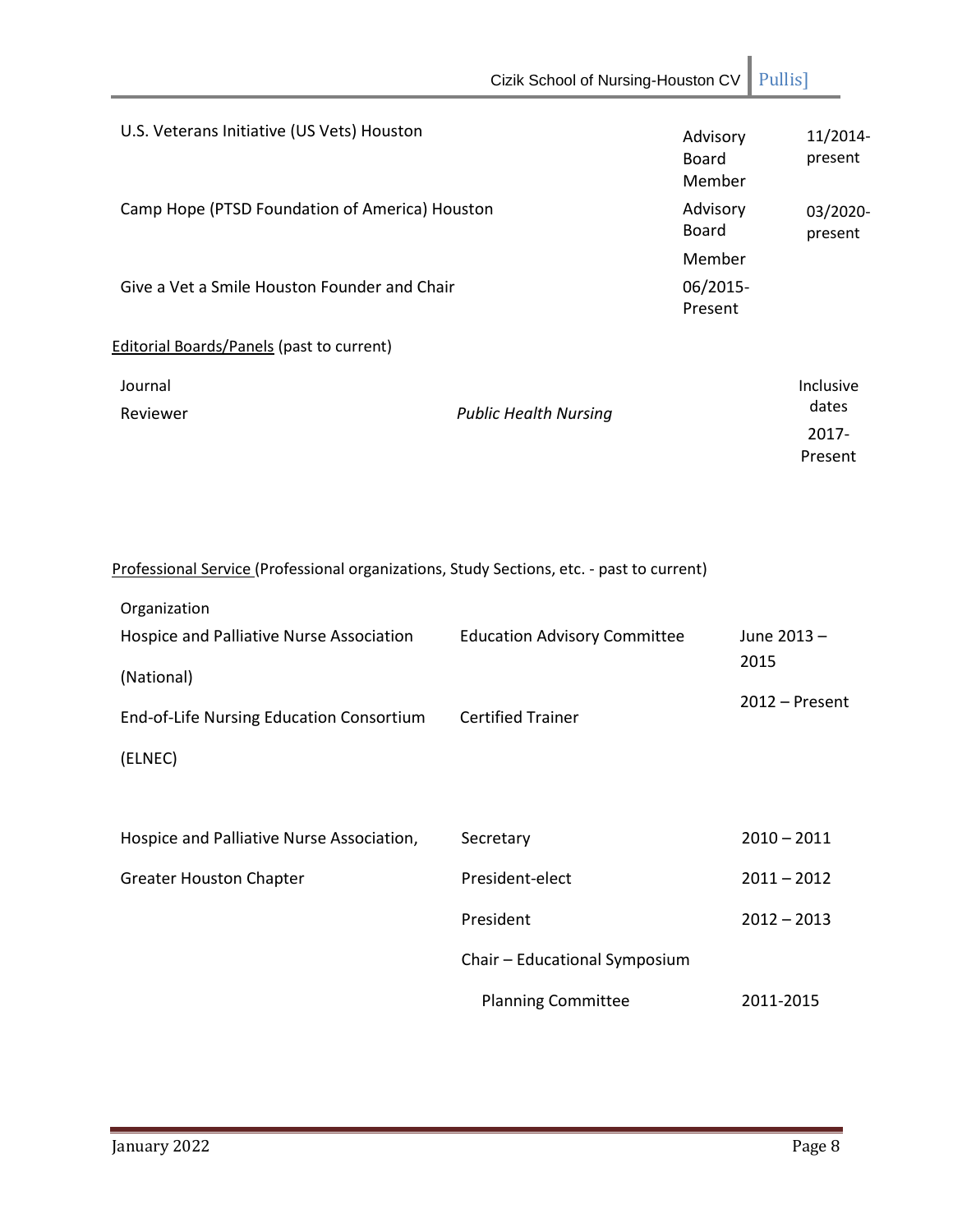# Professional Memberships

| Organization                            | Role   | Inclusive dates |
|-----------------------------------------|--------|-----------------|
| Sigma Theta Tau International           | Member | 1985-Present    |
|                                         |        |                 |
|                                         |        |                 |
| Institutional Service (past to current) |        |                 |
| <b>Faculty Life Council</b>             | Member | 2009-2014       |
| <b>Admissions Committee</b>             |        |                 |
| Committee                               | Chair  | 2009-2012       |
|                                         | Member | 2018-present    |
| <b>Baccalaureate Council</b>            | Chair  | $2007 - 2008$   |
|                                         | Member | 2008-present    |
| Scholarship Committee                   | Member | 2016-2018       |

#### **OPTIONAL APPENDICES**

## Courses Taught (past to current)

Institution, Course Title (number), Credits, Role, Inclusive dates, clinical/didactic/online The University of Texas Health Science Center-Houston Cizik School of Nursing N3601 Community Health Nursing for RNS Didactic Lead faculty 2006-2010 N3602 Community Health Project for RNS Clinical Lead faculty 2006-2010 N4521 Community/Public Health Nursing Didactic Lead Faculty 2010-2015 N4521 Community/Public Health Nursing Didactic Lead Faculty 2019- present N4521B Community/Public Health Nursing Clinical Lead Faculty 2010-2015 N4521B Community/public Health Nursing Clinical Faculty 2015-Present